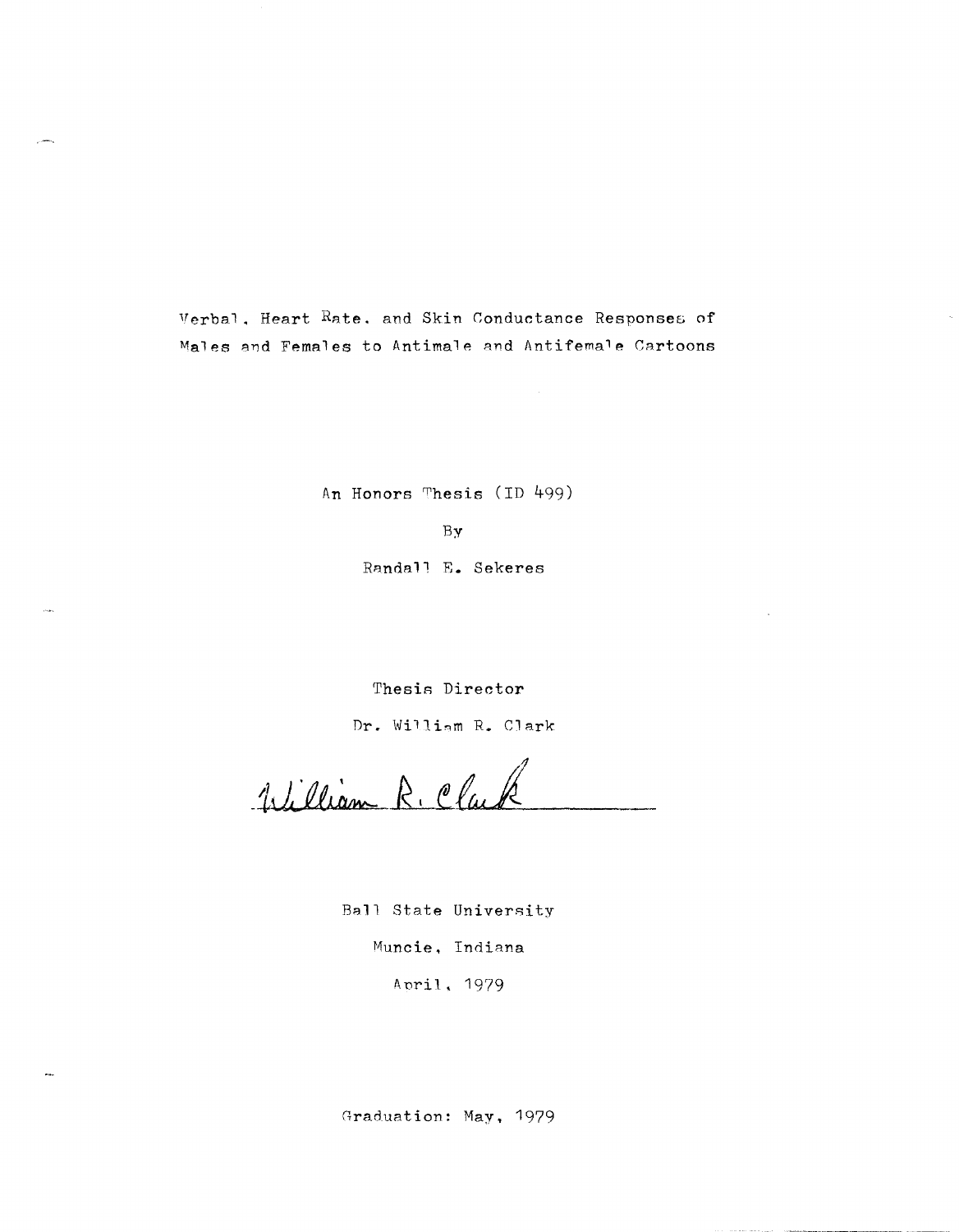Verbal, Heart Rate, and Skin Conductance Responses of Males and Females to Antimale and Antifemale Cartoons

SpColl<br>Thesis

 $124$ 

إستعلل

Randall E. Sekeres Ball State University

Males' and females' verbal, heart rate, and skin conductance responses were measured while viewing antimale and antifemale, one-frame sexual cartoons. Verbally, the males preferred both types of cartoons more than the females. However, heart rate and SCR did not show this difference. Additionally, SCR indicated that both sexes had a higher reaction to the antimale cartoons. Apparently cartoons do not accurately reflect their similar internal reactions.

Male and female response differences to humor have recently come under investigation. It is frequently assumed that jokes heard in a barbershop or cartoons seen in a men's magazine are different than those heard in a beauty salon or seen in a women's magazine. Malpass and Fitzpatrick (1959) conducted one of the first studies to deal directly with sex differences in rating of verbal iokes and one-frame carteons. One major finding was that males rate the sexual cartoons as significantly more humorous than females. The work done by Groch (1974) and Terry and Ertle (1974) also found male preference for sexual humor.

Using a different procedure Brodzinsky and Rebien (1975) asked males and females to make up nunch lines or to create cartoons dealing with a sexual theme. It was found that males perform better in both areas, probably as a result of greater exposure to sexual situations.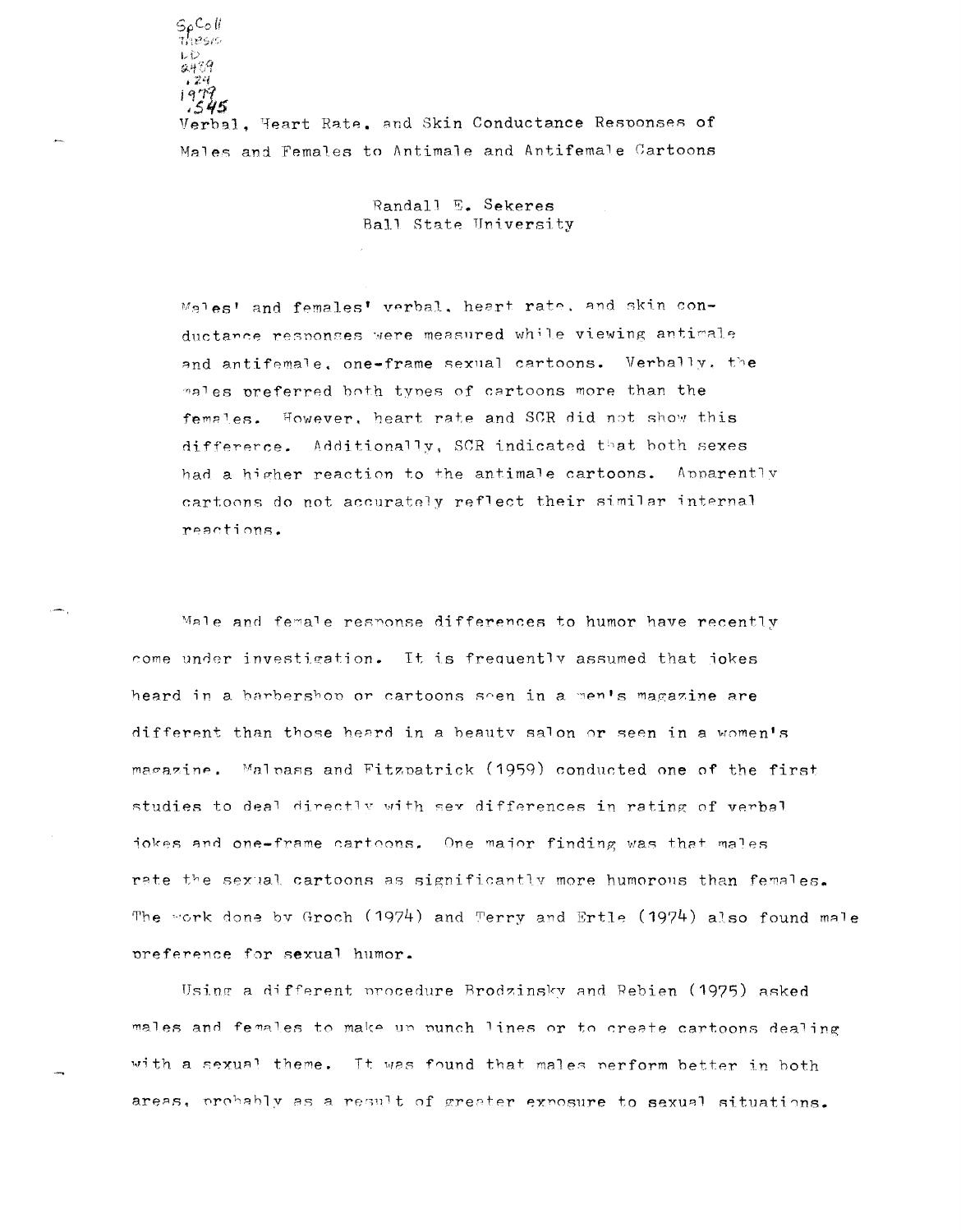Most of these studies obtained their sexual cartoons from magazines such as Playboy. Additionally, cartoon selection was conducted by the experimenter or a panel of judges who were often male. Some experiments cave no information concerning cartoon selection at all. Therefore, it would seem that male oriented, sexual cartoons probably were chosen and these might denict females in a derogatory manner. Terry and Ertle (1974) mention this nossibility. This could account for the conclusion that males like sexual cartoons better than females.

Support for this idea comes from a study by La Fave. Haddad, and Marshall (1974). Their study focused on identification groups as nortraved by humar. Indeed, subjects prefer humor depicting someone algets identification group as the butt of the joke rather than their oun. O'Connel (1962) also showed that males prefer overt hostile humor against women, while women prefer subtle hostile humor against men. Finally, Priest and Wilhelm (1974) showed that males prefer antifemale iokes while females prefer antimale iokes.

As a result of these provious studies, one would expect that males would prefer antifemale sexual cartoons, with females as the butt of the ioke, rather than antimale cartoons. Females should prefer the onposite. This idea should also apply to physiological indicators of emotion. Certoons which are funnier or more arousing should produce elevations in heart rate, and increases in skin conductance response. There may also be a correlation between physiological responses and workel responses to the cartoons. A previous pilot study bore out this nossibility.

# METHOD

#### Summary of Design

This experiment was conducted as a 2X2X4 factorial design with

 $-2-$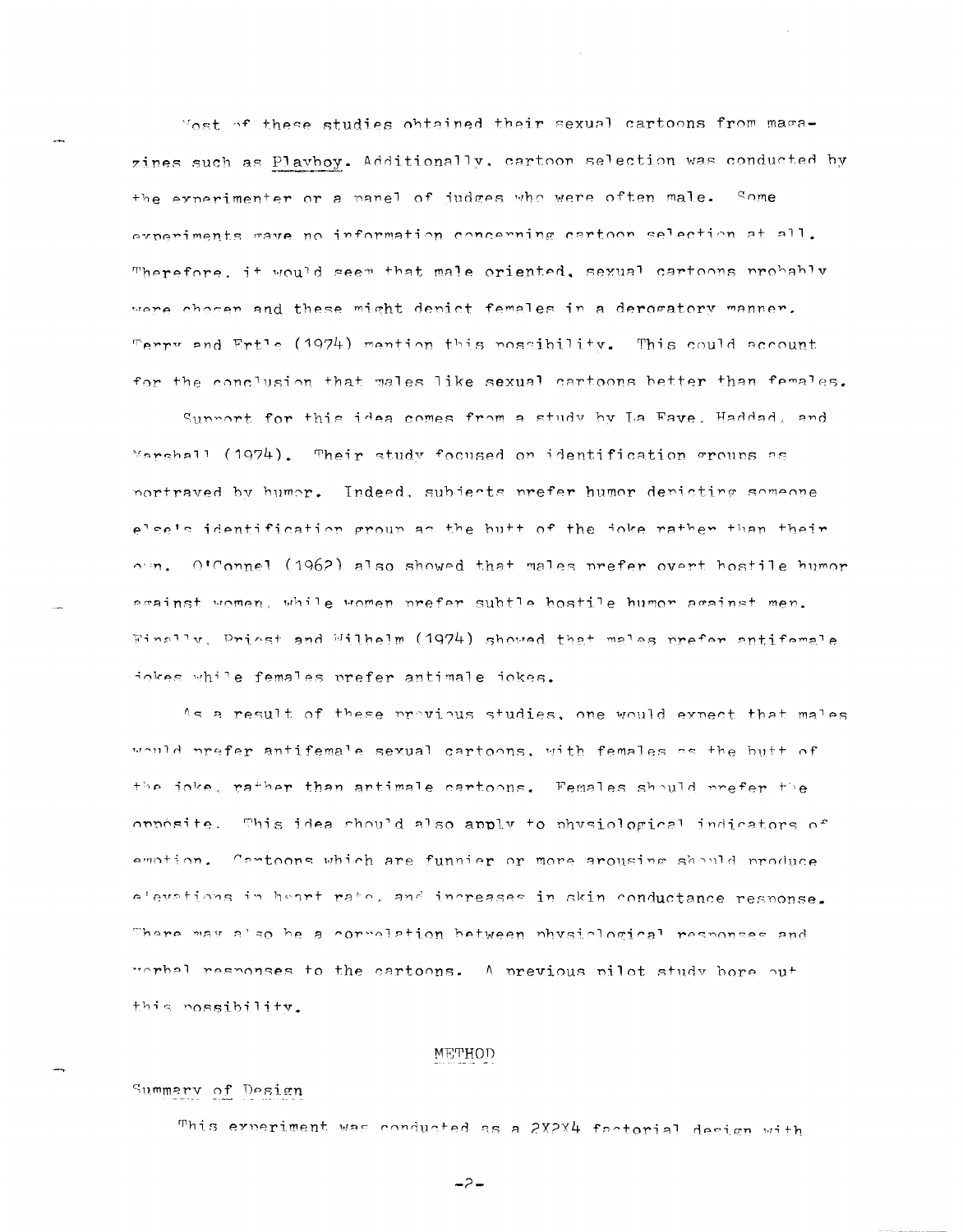sex of the subject as the first factor, type of cartoon (antimale or antifemale) as the second factor, and time samples  $(0 \text{ sec.}, 5 \text{ sec.})$ 10 sec., and 15 sec.) as the third factor. Type of cartoon and time samples are both repeated measures.

A total of 24 sexual cartoons were obtained from current sex cartoon magazines. A panel of eight judges, four male and four female, rated the cartoons as either very antimale, moderately antimale. neutral, moderatoly antifemale, or very artifemale. This depended upon which sex the punchline exploited, putdown, or belittled. Twelve cartoons were selected based on the unanimous agreement of the judges as to their antimale or antifemale characteristics. (6 antimale cartoons and 6 antifemale cartoons were selected. from a total of 75 cartoons.) Of the remaining 12 cartoons. 6 were sexually neutral and 6 were introductory cartoons.

A total of 40 subjects, 20 males and 20 females, participated in the study. All were undergraduate students who received extra credit in their introductory psychology class.

To record heart rate and SCR, the subject was attached to electrodes and then placed in a chair opposite a screen. The cartoons were remotely controlled from the experimenter's room so that the subjects could be alone as they were presented on the screen.

A Narco-Biosystems Physicaraph chart recorder recorded heart rate using a biotachometer coupler. SCR were measured via a skin resistance coupler. The male experimenter was in the subject's room only during the beginning of the session to explain the procedure and to attach the electrodes.

The cartoons were randomly arranged in an alternating sequence with empty frames. The subject read the cartoon but did not verbally

$$
-3-
$$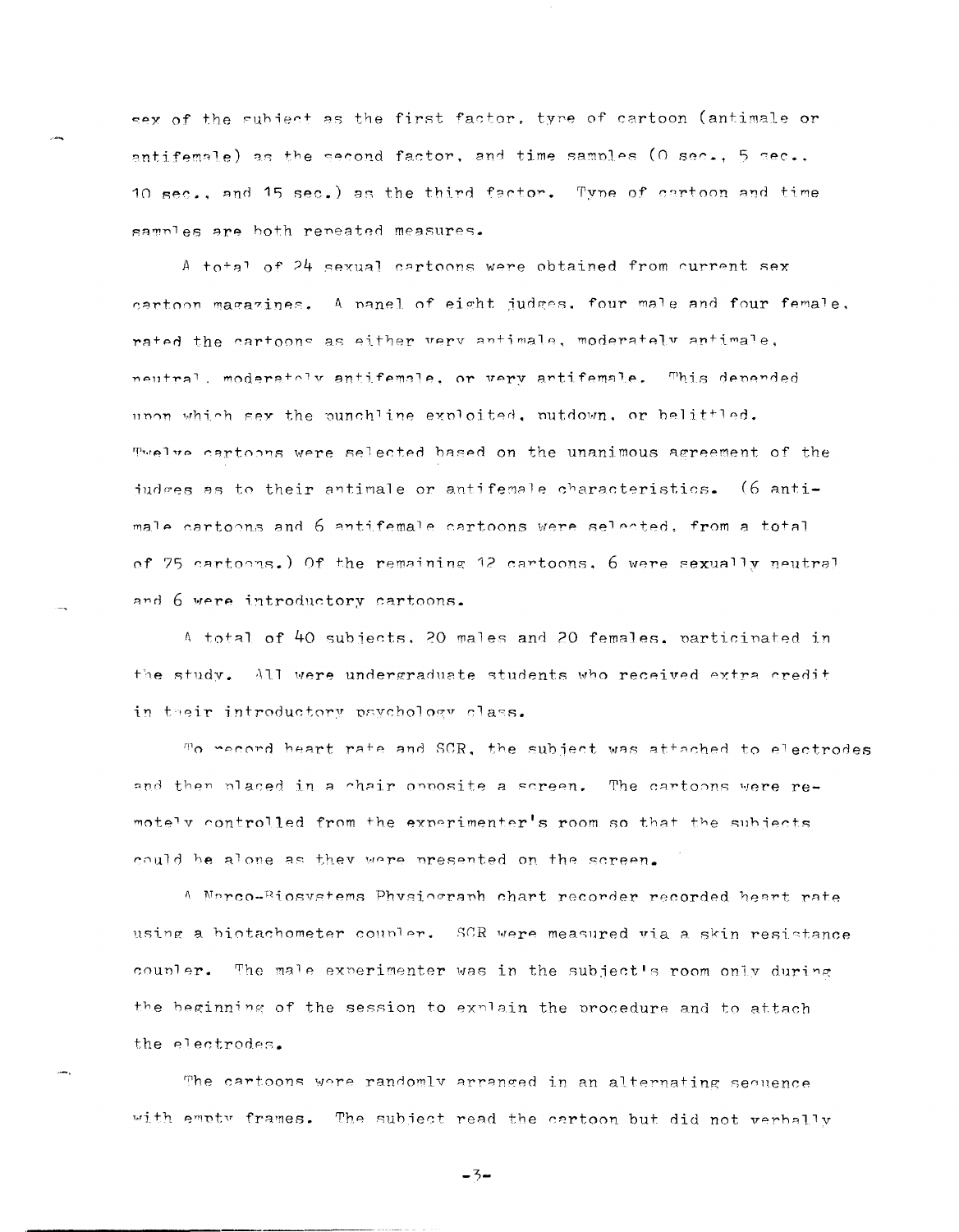give a rating until the following empty frame was shown. This procedure kept the physiological response to the cartoon from being influenced by overt verbal behavior.

The subjects responded to the cartoons using a seven point scale. The choices were very distasteful, moderately distasteful, slightly distasteful.neutral. slightly funny, moderately funny, or very funny. The subject called out the rating for each cartoon.

The first 6 introductory cartoons, 2 antimale, 2 neutral, and 2 antifemale, were used to familiarize the subject with the procedure. The remaining 18 cartoons included 6 which were antimale. 6 which were neutral, and 6 which were antifemale. The subject was told the cartoons were of a sexual nature and asked to respond according to the scale.  $Tha$ antimale and antifemale characteristics of the cartoons were not mentioned. Each of the seven verbal responses was given a numerical value from 1-7 with "very distasteful" receiving a rating of 1 and "very funny" receiving a rating of 7. The ratings were averaged across the six cartoons in a class (antimale or antifemale) for each subject. Heart rate and SCR were time sampled at the beginning of each cartoon and once every 5 sec. during the cartoon for a 15 sec. period.

After all 24 cartoons were shown, a full debriefing followed.

## RESULTS

## Verbal Rating Data

No significant difference between the ratings of the antimale cartoons and the antifemale cartoons was found. However, males rated both types of cartoons significantly funnier than the females.  $(F=8.137)$ : df= $1/38$ ; p< .007)

Physiological Data

No sex factor or cartoon factor differences were noted for the

 $-4-$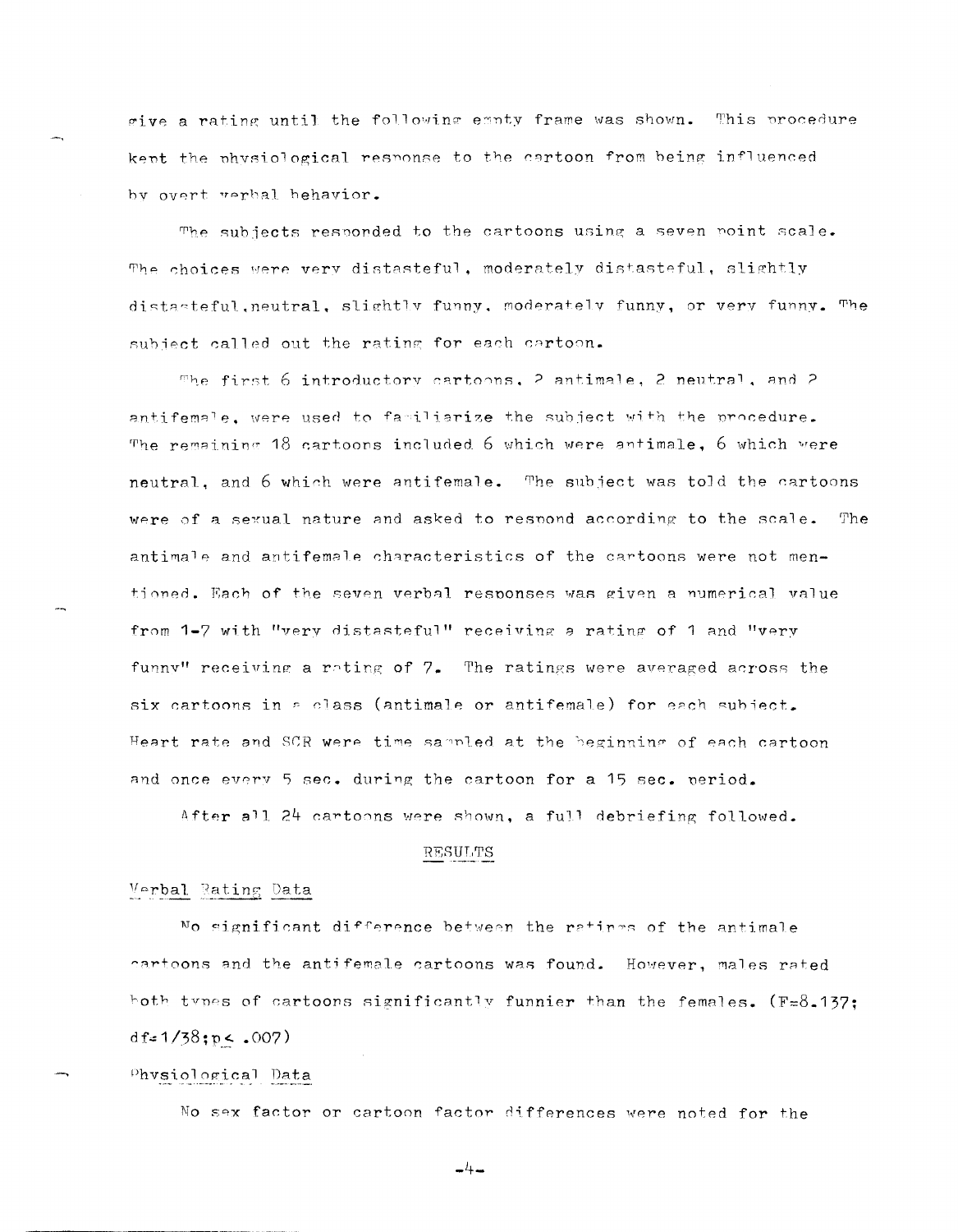heart rate data, but heart rate did show a significant time effect with a dip at 5 sec.  $(F=2.857; df=3/114; p<.04)$ .

## Insert Figure 1 About Here

Additionally, heart rate showed a significant multiple correlation  $(R = 495; p < 03)$  with the verbal rating of the antimale cartoons. The antifemale cartoons did not show this correlation (R=.397; p<. 18).

The SCR data provided the most insight into male and female physiological response patterns. Again no sex differences emerged but all of the subjects did respond with a higher SCR to the antimale cartoons than the antifemale cartoon.  $(F=7.735; df=1/38; p&lt.008)$ . Additionally, the time factor showed that the SCR for both types of certoons peaked at 10 sec., indicating the most physiological arousal at this point.

#### Insert Figure 2 About Here

Finally, the Cartoon Type X Time Sample interaction was significant.  $(F-3.248; df=3/114; p<0.025)$  The antimale cartoons produced a higher level of SCR across all time neriods with a slight neak at 10 sec. The antifemale cartoons produced a greater change of response, also neaking at 10 sec. Coinciding with heart rate data. SCR data correlated with the rating data vielded a multiple R that was significant for artimale cartorns but not for entifemale cartoons (antimale R=.539:  $p$ <.015, antifemale  $R = 446p$ ;  $p$ <.09).

# DISCUSSION

Even though the sexual cartoons were controlled for the sex that was the butt of the joke, males still verbally liked sexual cartoons more than females. This study also utilized a two-sided scale that allowed for a negative or positive response to the cartoons. None of the previous studies had this provision but instead employed a scale

 $-5-$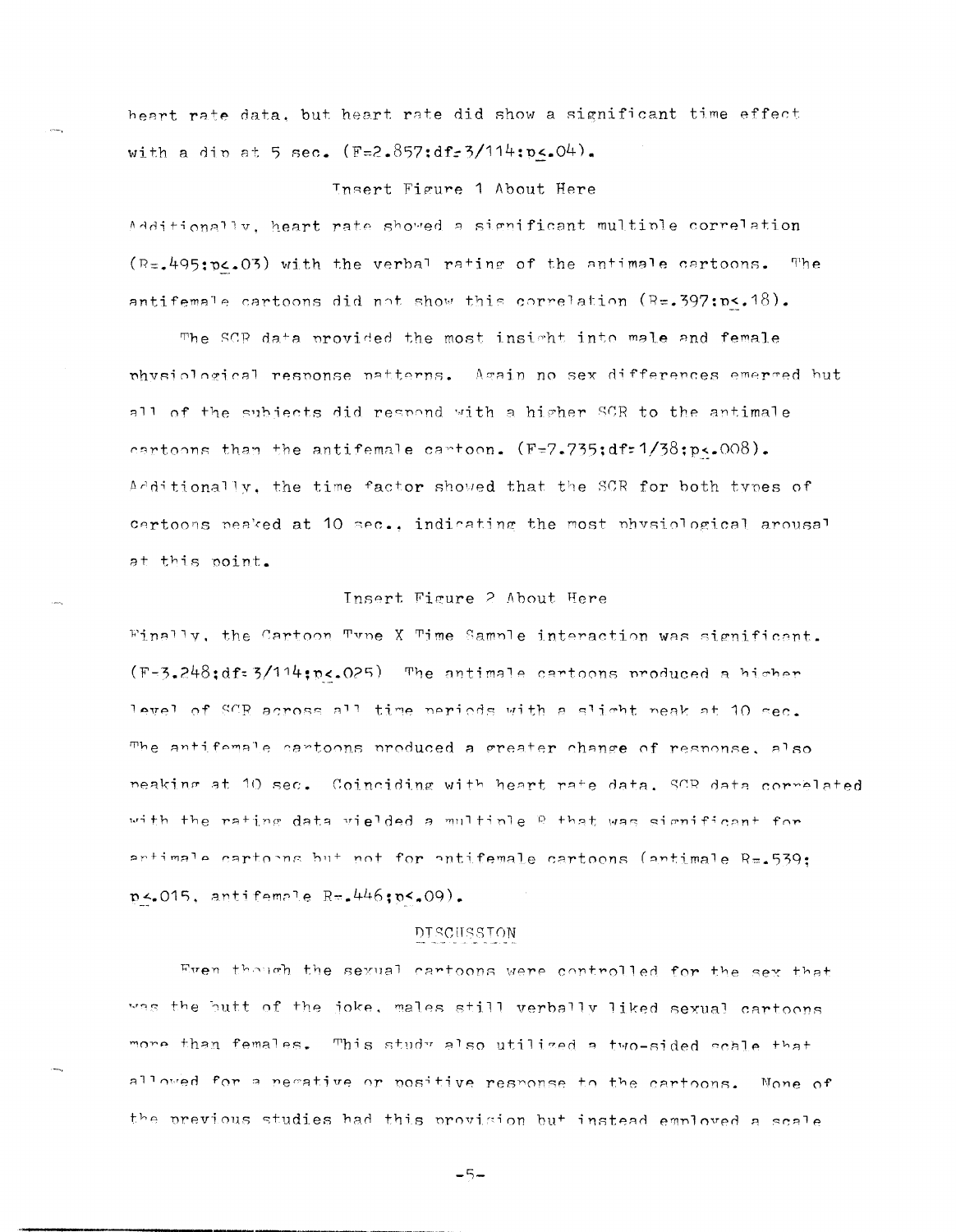ranging from not funny or neutral to very funny. One study used the confusing term "unfunny" to denote something worse than neutral. Distesteful seemed a better term to use in order to give the subject a more complete range of response. Even with this improvement, males still preferred the sexual cartoons. This supports the work of Malpass and Fitznatrick (1959), Groch (1974), and Terry and Ertle (1974).

Although La Fave, Haddad, and Marshall (1974) showed that neonle identify with grouns and do not like criticism or humor against their identification group, the notion does not annarently apply to humor of a sexual nature. It becomes obvious when compared to studies demonstrating that with sex removed, males enjoy humor against females but not against themselves. while females enjoy the opposite, O'Connel (1962). Priest and Wilhelm (1974). At least verbally, sex in cartoons adds a new dimension which appeals to male subjects but not to female subjects. This holds true no matter which sex the cartoon is exploiting.

The physiological data offers a marked contract to the verbal results. Heart rate and SCR vielded information which showed that males and females do not physiologically differ in their reaction to the serual cartoons. SCR also showed that the males and females had a higher physiological reaction to the antimale cartoons than to antifemale cartoons. Both types of cartoons had a peak reaction at 10 Sec. into the cartoon.

Verbal reports do not annarently agree with physiological data. Perhans males rated the sexual cartoons as more humorous because they are allowed a freer expression of their responses than females. Out of embarrassment or social expectations, females would censor their true responses to the cartoons. Thus, the male experimenter may have inhibited verbal response by females. Another explanation could be

 $-6-$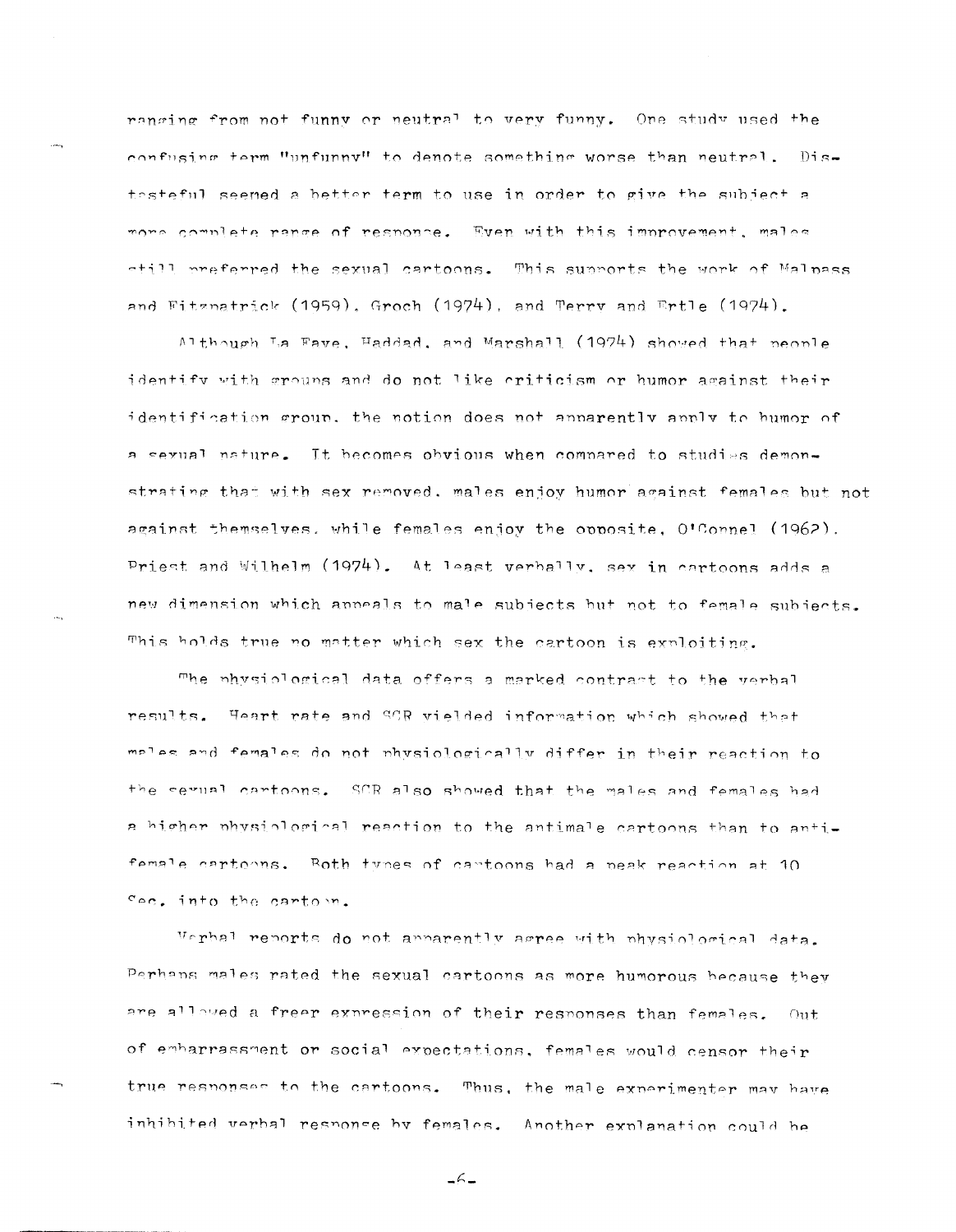that males feel the need to exaggerate their responses about sexual material. This seems consistent with the idea that males are sexual accressors while women are parsive, and therefore, women would not engage in this type of exaggeration. None the less, both sexes showed increased SCR to sexual cartoons and greater response to the entimale cartoons than the antifemale ones. This could be due to less exposure to this type of humor.

These evolunctions seem in conflict with today's equalization of the sexes. Apparently there is still room for improvement because the verbal data still indicates a sexual difference which confirms the work done 20 vears ago by Malpass and Fitzpatrick (1959).

Future research needs to work more closely on defining the relationshin between physiological processes and verbal reports of reactions. It would seem that subjects modify and distort their reactions to stimuli, not intentionally but rather unconsciously. For example, this experiment could very well have obtained different results had the experimenter been female. The males might have been more reserved and the females might have been more expressive. At any rate, males' and females' internal reactions to sexual cartoons have much more in common than verbal reports indicate.

 $-7-$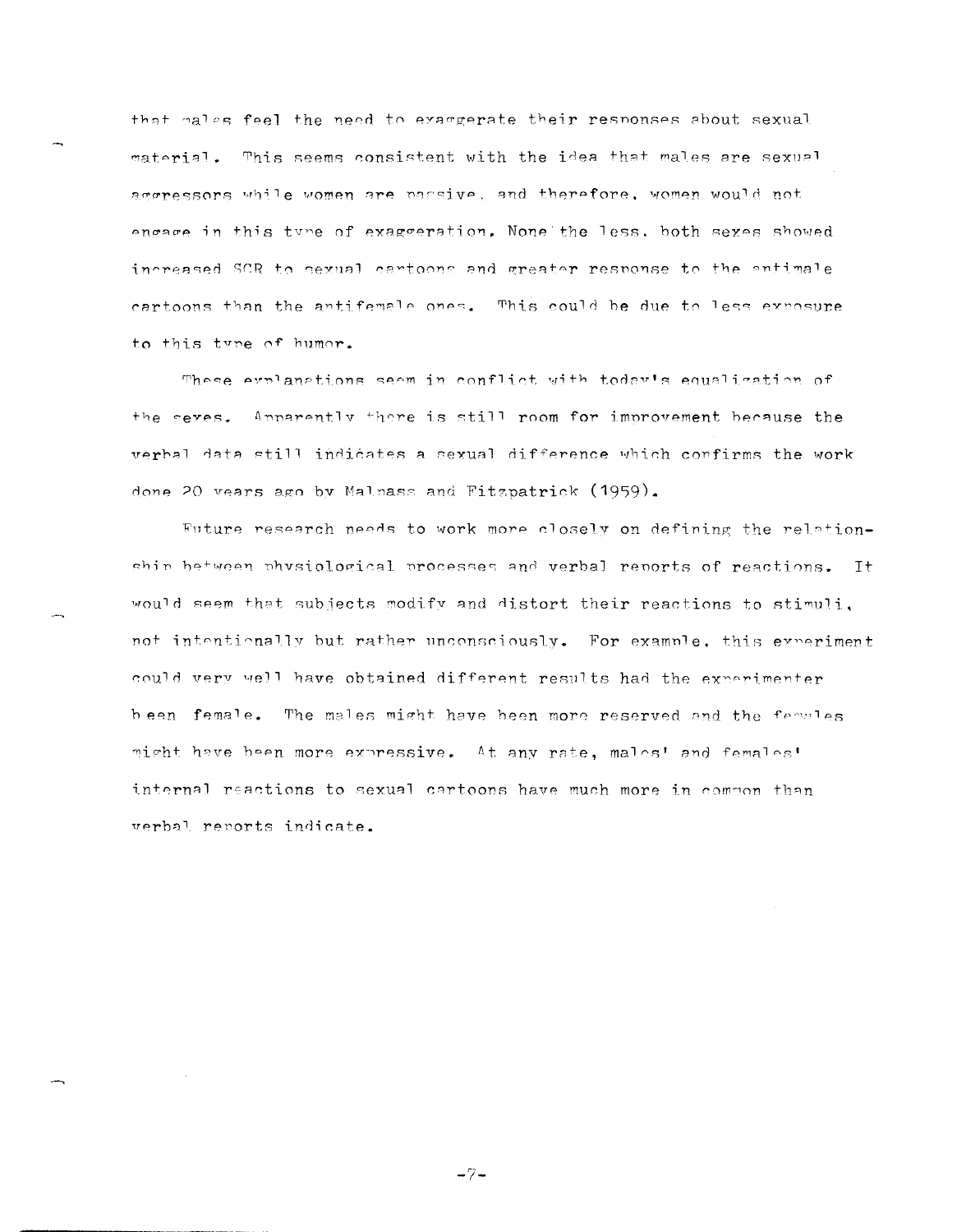Jщ.

يسر

- Brodzinsky, David M., and Rubien, Janet. Humor production as a function of sex of subject creativity and cartoon content. Journal of Consulting and Clinical Psychology,  $1976$ ,  $44$  (4), 597-600.
- Groch, A. S. Generality of response to humor and wit in cartoons. iokes. stories, and photographs. Psychological Reports, 1974. 35. 835-838.
- La Fave, Lawrence, Haddad, Jay and Marshall, Nancy. Humor judgements as a function of identification classes. Sociology and Social Research, 1974, 58(2), 184-194.
- Malpass, L. and Fitzmatrick, E. Social facilitation as a factor in reaction to humor. Journal of Social Psychology. 1959, 50.  $295 - 303.$
- O'Connel. Walter E. Item analysis of the WHAT test. Journal of Social Psychology, 1962, 56, 271-276.
- Priest, Robert F., and Wilhelm, Paul G. Sex, marital status, and self actualization as factors in the appreciation of sexist iokes. Journal of Social Psychology, 1974, 92 (2) 245-249.
- Terry, Poger C., and Ertle, Sarah L. Exploration of individual differences in preferences for humor. Psychological Reports, 1974.  $34(3 \text{ pt.2}).$

 $-8-$